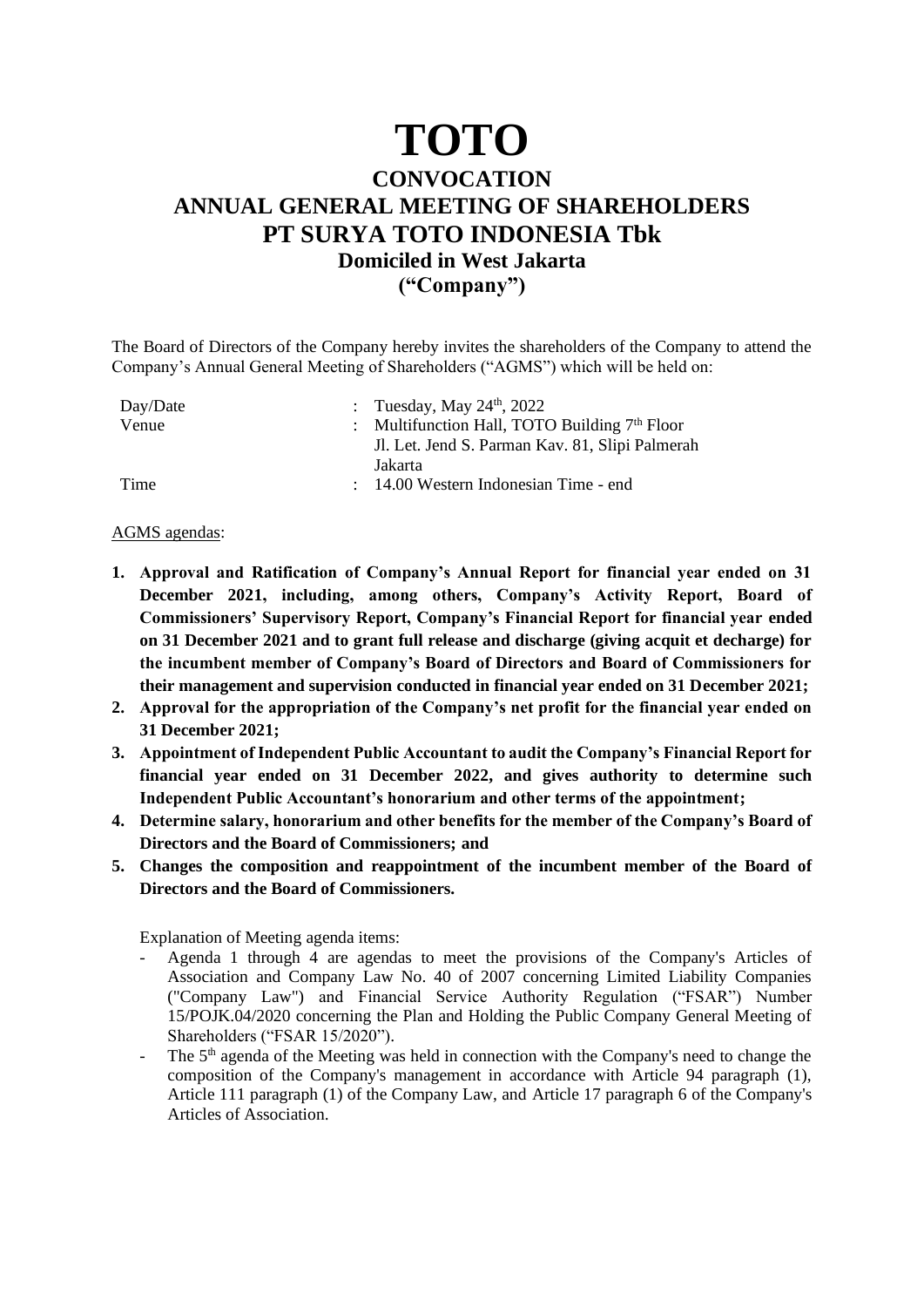Notes :

- 1. The Company will not send a separate invitation to the Shareholders. This notice of advertisement is in accordance with Article 13 paragraph 4 of the Articles of Association and constitutes an official invitation for the Company's Shareholders. This summons can also be seen on the Company's website https://www.investor.toto.co.id/rups , website of the Indonesia Stock Exchange and on the eASY.KSEI website [https://easy.ksei.co.id.](https://easy.ksei.co.id/)
- 2. Those entitled to attend or be represented at the Meeting are:
	- c. For the Company's shares that have not been included in the Collective Custody, only the shareholders or authorized shareholders of the Company, whose names are registered in the Register of Shareholders at the Company's Securities Administration Bureau ("BAE"), PT BSR Indonesia on the **April 27 th, 2022** until the closing of the trading of the Company's shares on the Indonesia Stock Exchange on that date.
	- d. b. For the Company's shares which are in the Collective Custody, only shareholders or authorized shareholders whose names are registered in the account holder or custodian bank at PT Kustodian Sentral Efek Indonesia ("KSEI") on April 27<sup>th</sup>, 2022 up to the closing of the trading of the Company's shares on the Indonesia Stock Exchange on that date.
- 3. By prioritizing the principle of caution and vigilance towards the development of the latest conditions related to the Corona Virus Disease pandemic (COVID-19) and referring to the Financial Services Authority Regulation No. 15 / POJK.04 / 2020 the Planning and Organisation of General Meetings of Shareholders of Public Companies, the Company hereby advises Shareholders to authorize their presence through the granting of power of attorney including voting and submitting questions with the following conditions:
	- d. The Company prepares 2 (two) types of power of attorney to Shareholders, namely Conventional Power of Attorney which can be downloaded through the Company's website or using e-proxy which can be accessed electronically via the website https://easy.ksei.co.id ("eASY.KSEI").
		- i. Conventional Power of Attorney power of attorney covering voting as well as questions on each agenda item. The power of attorney that has been completed and signed along with the supporting documents can be sent a scanned copy via email: toto.indonesia@toto.co.id and adm.efek@bsrindonesia.com. The original power of attorney must be sent by registered letter to the Company's Securities Administration Bureau ("BAE"), namely PT BSR Indonesia and received by BAE no later than Monday, May 23 rd, 2021 at 16:00 WIB, with the following address: PT BSR Indonesia Gedung Sindo Lt. 3, Jl. Wahid Hasyim No. 38, Menteng, Jakarta Pusat 10340 Tel: 021 - 80864722 Fax: 021-80615575;
		- ii. Electronic Power of Attorney or e-Proxy that can be accessed through eASY.KSEI - a power of attorney system provided by KSEI to facilitate and integrate power of attorney from the Shareholders without scrip which shares are in KSEI collective custody to their proxies electronically through eASY website. KSEI (https://easy.ksei.co.id) no later than 1 (one) working day prior to the date of the Meeting which is on Monday, May 23<sup>rd</sup> 2022 at 12.00 West Indonesia Time. Shareholders who will use eASY.KSEI can download the usage guidelines at the following link [\(https://www.ksei.co.id/data/download-data-and-user-guide\)](https://www.ksei.co.id/data/download-data-and-user-guide).
	- e. Shareholders who are unable to attend can be represented by their attorneys by bringing a valid Power of Attorney as determined by the Company's Directors, provided that members of the Board of Directors, members of the Board of Commissioners and employees of the Company can act as the authorized shareholders of the Company in this Meeting, remove is not counted in the vote.
	- f. For health reasons and compliance with the COVID-19 distribution prevention protocol, the Company does not provide lunch, printed or souvenir Annual Reports for Shareholders or Power of Attorney attending the Meeting. Materials to be discussed at the Meeting ("Meeting Materials") can be downloaded on the Company's website <https://www.investor.toto.co.id/> starting from the date of this Summon.